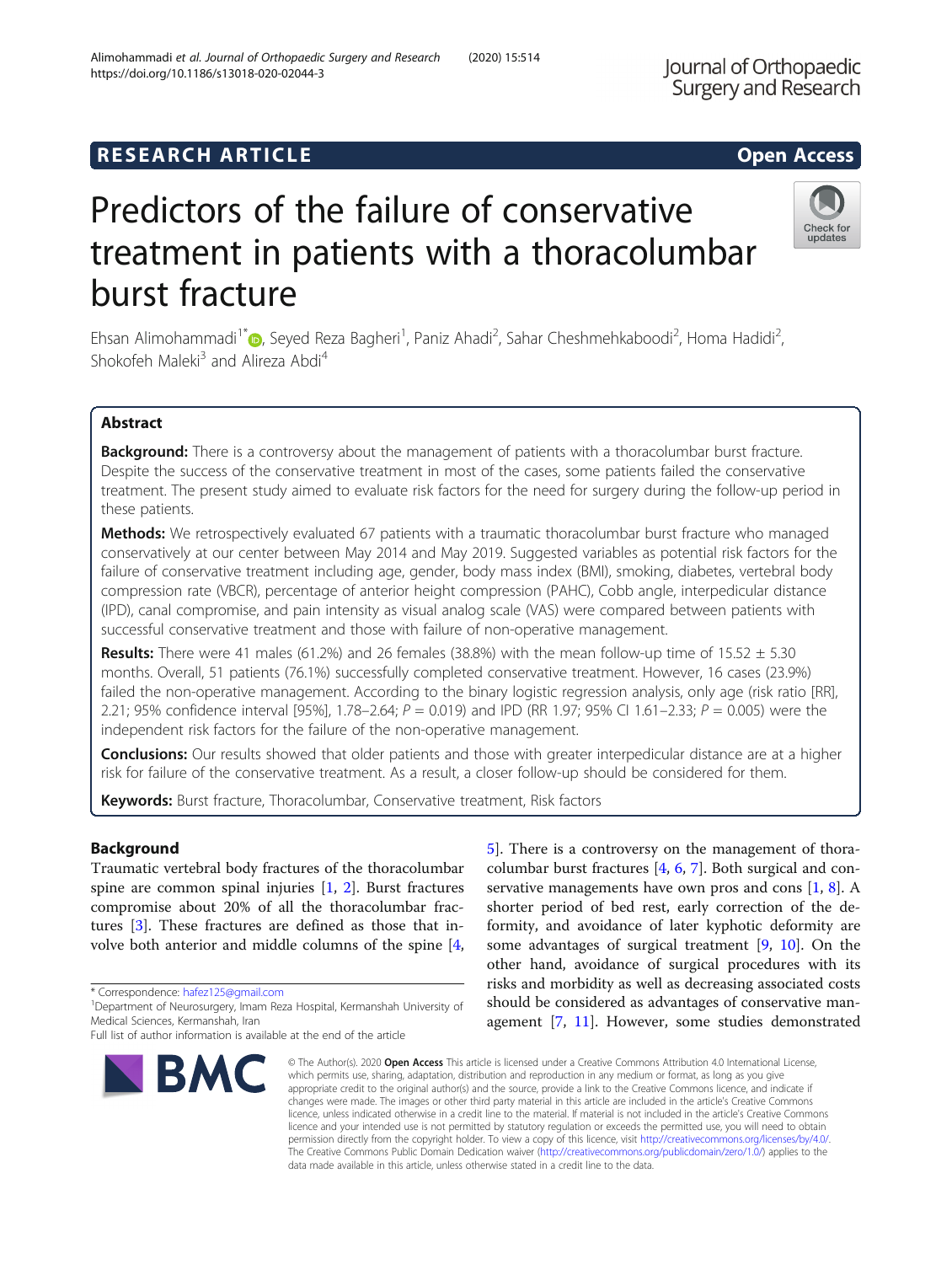that there is no significant difference between conservative or surgical management of patients with stable thoracolumbar burst fractures based on pain, functional outcomes, and return to work  $[6]$  $[6]$ .

Although conservative treatment is successful in most of the cases, some studies reported the failure of conservative treatment in about 20% of these patients [[12\]](#page-5-0).

The present study aimed to evaluate the probable risk factors for the failure of conservative treatment in patients with a stable thoracolumbar burst fracture.

# Methods

In the present study, we evaluated 67 consecutive patients with a single level acute traumatic thoracolumbar burst fracture who managed conservatively at our center between May 2014 and May 2019. The inclusion criteria of the study were as follows: (1) a single-level traumatic thoracolumbar burst fracture, (2) age more than 18 years and less than 65 years on admission, (3) the Thoracolumbar Injury Classification and Severity Score (TLICS) less than four on admission.

Patients with any neurological deficits and those with a history of a lumbar surgery as well as those with pathologic or osteoporotic fractures were excluded. Moreover, we excluded patients with multiple fractures.

This study was approved by the ethics committee of our institute. Written informed consent was obtained from all patients. All patients underwent a complete physical examination on admission to the emergency department. Severity scores were calculated for each patient according to the TLICS algorithm [\[13](#page-5-0)]. A stable burst fracture was defined as those with a TLICS score < 4. Patients with TLICS score more than 4 on admission were operated and were not included in the study.

Complete radiological evaluations including anteroposterior and lateral thoracolumbar graphy as well as thoracolumbar CT scan were performed for all patients. Moreover, T1- and T2-weighted images and short-tau inversion-recovery (STIR) sequences were used to evaluate the integrity of the posterior ligamentous complex (PLC) (supraspinous ligament, interspinous ligament, liga-mentum flavum, facet joint capsule) in each patient [[14](#page-5-0)].

The conservative treatment compromised immobilization, pain relief, and thromboembolism prophylaxis.

A thoracolumbosacral orthosis (TLSO) was prepared by an expert for each subject. Complete bed rest was advised for 2 days. Patients were mobilized after applying the TLSO at the end of the second post traumatic day. Patients were trained to wear TLSO at all times except during resting on the bed for 12 weeks. The VAS was used to assess back pain.

The radiological parameters including vertebral body compression rate (VBCR), percentage of anterior height compression (PAHC), Cobb angle, interpedicular distance (IPD), and canal compromise were calculated as follows:

Cobb angle was measured as the angle between the superior endplate of the vertebra above the fracture and the inferior endplate of the vertebra below the fracture [[15\]](#page-5-0) (Fig. 1).

Canal compromise is measured as a ratio of the canal area at the fracture level to the average of the spinal canal diameter at the adjacent vertebrae above and below the fracture [[12](#page-5-0)].

The interpedicular distance (IPD) was calculated by comparing the widening between the pedicles of the fractured vertebrae with the mean of similar values obtained from levels above and below them [\[16](#page-5-0)] (Fig. [2\)](#page-2-0).

Vertebral body compression rate (VBCR) and percentage of anterior height compression(PAHC) were calculated as that shown in Fig. 1 [\[17](#page-5-0)].

The failure of conservative treatment was defined as the need for surgery due to progressive neurological



Fig. 1 Cobb angle was measured as the angle between the superior endplate of the vertebra above the fracture and the inferior endplate of the vertebra below the fracture. Vertebral body compression rate (VBCR) and percentage of anterior height compression were calculated as follows: VBCR = AVH/PVH  $\times$  100%. PAHC = AVH/[(AVH\* + AVH\*\*)/2]  $\times$  100%. AVH: Anterior vertebral height of the fractured vertebra, AVH\*: Anterior vertebral height of a vertebra above the fracture, AVH\*\*: Anterior vertebral height of a vertebra below the fracture, PVH: posterior vertebral height of fractured vertebra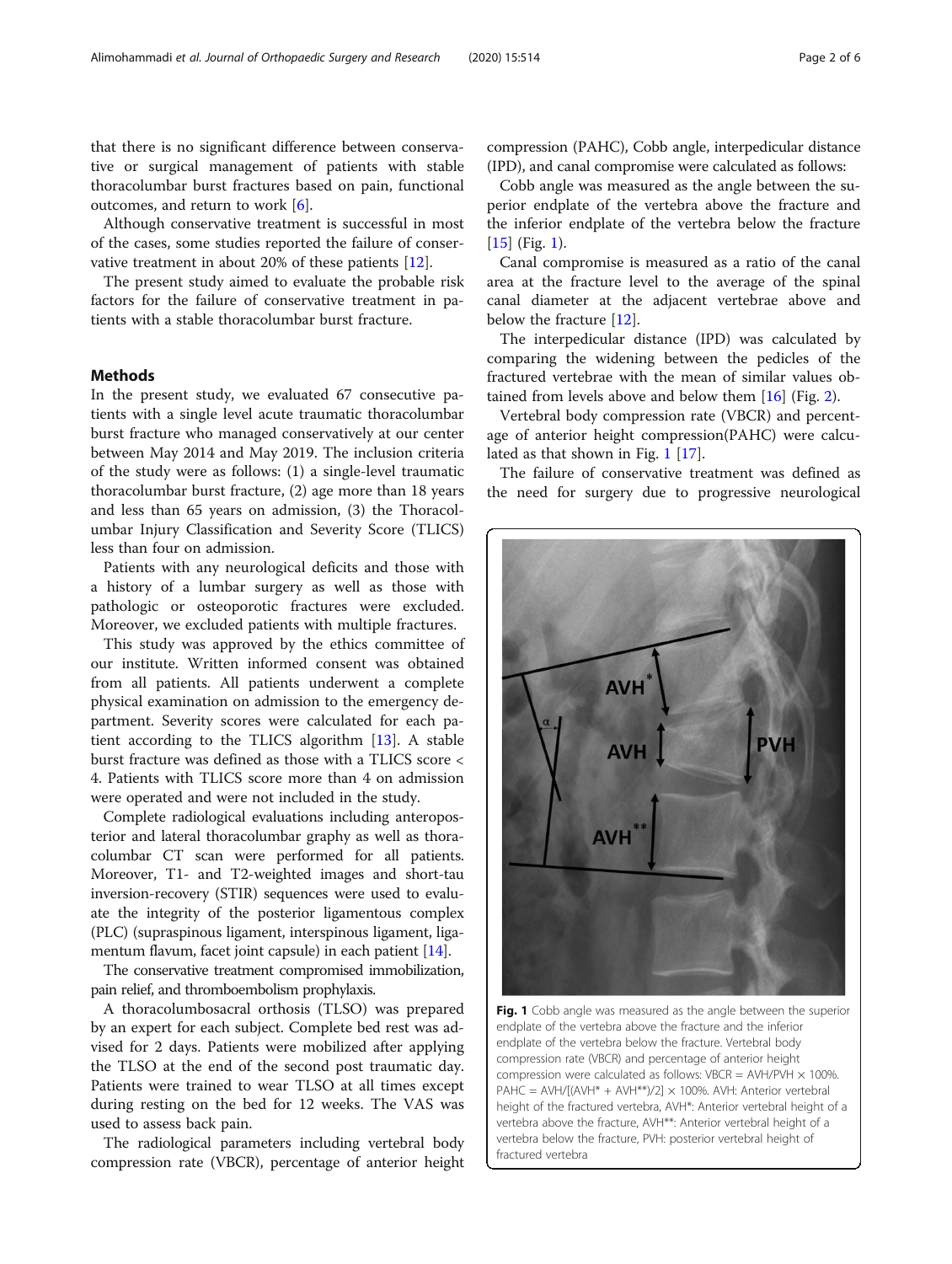deficits and progressive kyphosis during the follow-up period [[12\]](#page-5-0).

# Statistical analysis

The data analysis was performed using the SPSS 21 software (SPSS Inc. Chicago, IL).

Data are presented as mean ± standard deviation. We used the Student's t test and the chi-square test for comparisons of continuous and categorical variables between the two groups, respectively. Finally, a binary logistic regression analysis was conducted to determine the independent risk factors for the failure of conservative treatment. A  $p$  values  $< 0.05$  were considered as the significant level.

# Results

We evaluated 67 patients with a single-level traumatic thoracolumbar burst fracture. There were 41 males (61.2%) and 26 females (38.8%). The mean of age and follow up time were 38.95  $\pm$  11.79 years and 15.52  $\pm$ 5.30 months, respectively. The most common cause of trauma was traffic road accidents (55.2%), followed by fall from height (31.3%). Of a total of 67 thoracolumbar fractures, 25 fractures (37.3%) were located at T12 and

19 ones (28.4.2%) were located at L1. Moreover, L2, T11, and T10 were the affected vertebra in 11(16.4%), 8 (11.9%), and 4 (6.0%) cases, respectively (Tables 1 and [2\)](#page-3-0).

As shown in Tables 1 and [2,](#page-3-0) 26 cases (38.8%) were smokers and 14 subjects (20.9%) suffered from diabetes mellitus. The mean and standard deviations of BMI and VAS were 24.73 ± 2.24 Kg and 5.71 ± 0.79.

Overall, 51 patients (76.1%) completed conservative treatment. However, 16 cases (23.9%) failed nonoperative treatment and needed a surgical procedure during the follow-up period. Progressive neurological deficits and progressive kyphosis during the follow-up period were the cause of the need for surgery in 3 (18.75%) and 13 (81.25%) cases, respectively. The posterior transpedicular instrumentation and fusion was performed for 15 subjects (93.75%). One patient (6.25%) needed a combined anterior-posterior approach.

# Risk factors for the need for surgery by univariate analysis

Older patients, those with a higher BMI, smokers, cases with greater cobb angle, and those with a higher interpedicular distance in fractured vertebra had a higher risk

Table 1 Descriptive characteristics of the sample

| Variable          | Frequency (%) |
|-------------------|---------------|
| Sex               |               |
| Male              | 41 (61.2)     |
| Female            | 26 (38.8)     |
| Need for surgery  |               |
| Yes               | 16 (23.9)     |
| No                | 51(76.1)      |
| Cause of injury   |               |
| Road traffic      | 37 (55.2)     |
| Fall              | 21(31.3)      |
| Sport             | 3(4.5)        |
| Assault           | 4(6.0)        |
| Other             | 2(3.0)        |
| Level of vertebra |               |
| T <sub>10</sub>   | 4(6.0)        |
| T <sub>11</sub>   | 8(11.9)       |
| T12               | 25(37.3)      |
| L1                | 19 (28.4)     |
| L2                | 11(16.4)      |
| Smoking           |               |
| Yes               | 26 (38.8)     |
| No                | 41 (61.2)     |
| <b>Diabetes</b>   |               |
| Yes               | 14 (20.9)     |
| No                | 53 (79.1)     |

<span id="page-2-0"></span>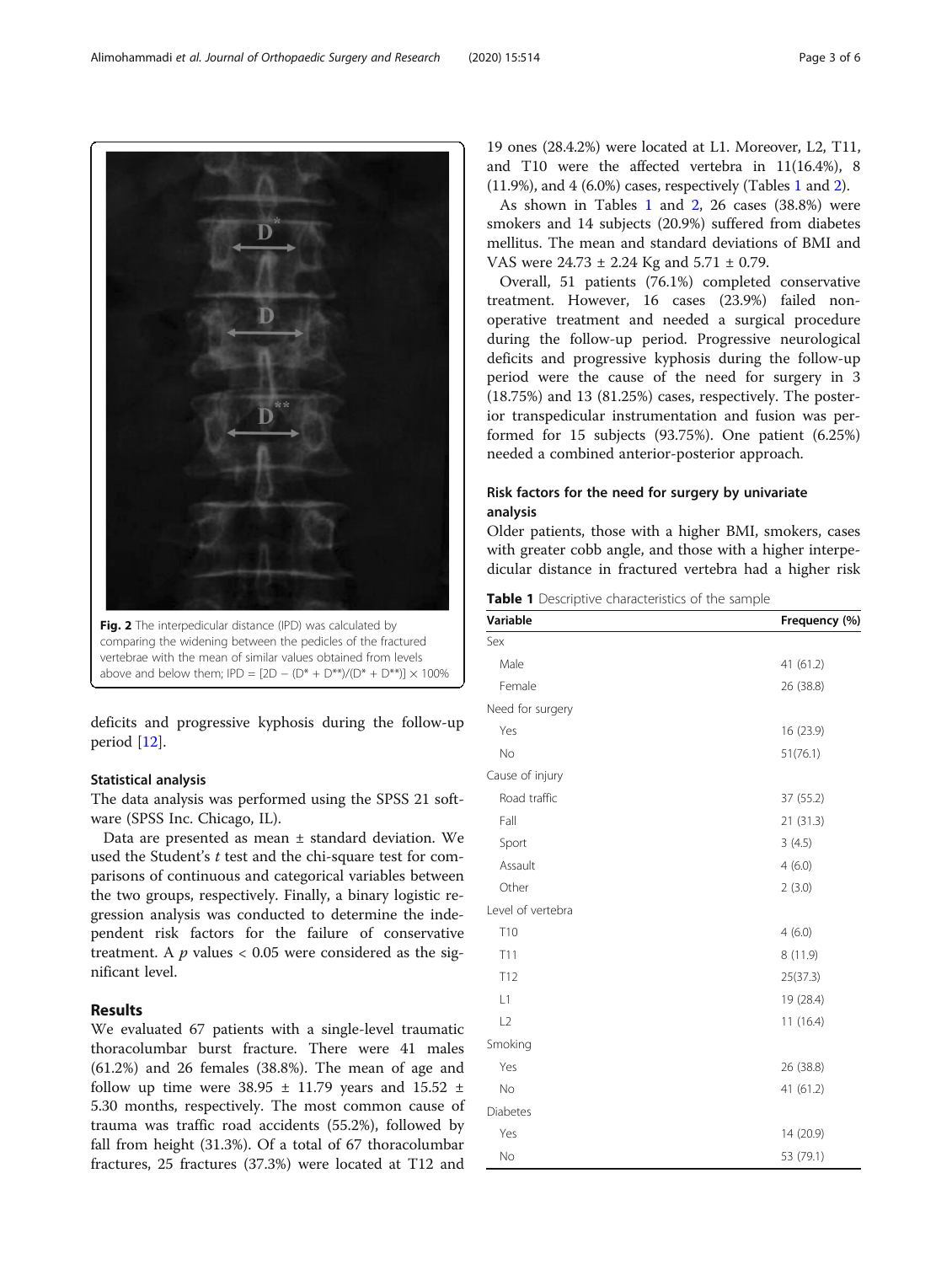| Variable             | Mean  | <b>Standard deviation</b> | Range         |
|----------------------|-------|---------------------------|---------------|
| Age                  | 38.95 | 11.79                     | $22 - 65$     |
| Follow up            | 15.52 | 5.30                      | $7 - 31$      |
| Body mass index      | 24.73 | 2.24                      | $21.1 - 30.9$ |
| VBCR (%)             | 67.31 | 5.37                      | $62 - 81$     |
| <b>PAHC (%)</b>      | 71.70 | 5.01                      | $64 - 83$     |
| Cobb(°)              | 13.10 | 4.13                      | $8 - 24$      |
| Canal compromise (%) | 23.28 | 4.71                      | $15 - 33$     |
| $IPD(\%)$            | 19.82 | 6.49                      | $13 - 31$     |
| VAS                  | 5.71  | 0.79                      | $4 - 8$       |
|                      |       |                           |               |

<span id="page-3-0"></span>Table 2 Mean and standard deviation of quantitative variables

VBCR vertebral body compression rate, PAHC percentage of anterior height compression, IPD interpedicular distance, VAS visual analog scale

for the need for surgery according to the univariate analysis( $p < 0.05$ ) (Tables 3 and 4).

There was no relationship between the need for surgery and patients' gender, VBCR, PAHC, canal compromise, or the VAS [Tables 3 and 4].

Table 3 Relationship between qualitative variables and needs to surgery

| Variable          | Need for surgery |                   | <b>Statistical</b> |
|-------------------|------------------|-------------------|--------------------|
|                   | Yes<br>N(%)      | <b>No</b><br>N(%) | analysis           |
| Sex               |                  |                   |                    |
| Male              | 10(24.3)         | 31 (75.7)         | $p = 0.947$        |
| Female            | 6(23.0)          | 20 (77.0)         |                    |
| Cause of injury   |                  |                   |                    |
| Road traffic      | 10(27.1)         | 27 (72.9)         | N/A                |
| Fall              | 6(28.2)          | 15 (71.8)         |                    |
| Sport             | 0(0.0)           | 3(100)            |                    |
| Assault           | 0(0.0)           | 4(100)            |                    |
| Other             | O(0.0)           | 2(100)            |                    |
| Level of Vertebra |                  |                   |                    |
| T10               | 1(25.0)          | 3(75.0)           | N/A                |
| T11               | 3(37.5)          | 5(62.5)           |                    |
| T <sub>12</sub>   | 7(28.0)          | 18 (72.0)         |                    |
| L1                | 3(15.7)          | 16 (84.3)         |                    |
| L2                | 2(18.1)          | 9(81.9)           |                    |
| Smoking           |                  |                   |                    |
| Yes               | 12(46.1)         | 14 (53.9)         | $*_{p} = 0.001$    |
| No.               | 4(9.7)           | 37 (90.3)         |                    |
| <b>Diabetes</b>   |                  |                   |                    |
| Yes               | 5(31.2)          | 11 (69.8)         | $p = 0.306$        |
| No                | 9(17.6)          | 42 (82.4)         |                    |

Table 4 Relationship between need for surgery and quantitative variables

| Variable             | Need for surgery |              | <b>Statistical</b>   |
|----------------------|------------------|--------------|----------------------|
|                      | Yes              | No           | test                 |
| Age (years)          | 53.37 (11.09)    | 34.43 (7.7)  | $*$ <i>p</i> < 0.001 |
| Follow up            | 18.62 (4.68)     | 14.54 (5.01) | $p = 0.327$          |
| Body mass index      | 27.37 (2.47)     | 23.9(1.3)    | $*_{p} = 0.009$      |
| <b>VBCR (%)</b>      | 63.51 (1.36)     | 68.52 (4.49) | $p = 0.401$          |
| PAHC (%)             | 66.68 (1.70)     | 71.27 (4.21) | $p = 0.390$          |
| Cobb(°)              | 18.06 (3.64)     | 11.54 (3.13) | $*_{p} = 0.012$      |
| Canal compromise (%) | 26.31 (3.57)     | 22.33(4.6)   | $p = 0.187$          |
| IPD                  | 29.18 (4.91)     | 16.68 (2.53) | $*$ <i>p</i> < 0.001 |
| VAS                  | 6.31(0.87)       | 5.52(0.67)   | $p = 0.289$          |
|                      |                  |              |                      |

VBCR vertebral body compression rate, PAHC percentage of anterior height compression, IPD interpedicular distance, VAS visual analog scale

# Risk factors for the need for surgery by multivariate analysis

According to the binary logistic regression analysis only age (risk ratio [RR], 2.21; 95% confidence interval [95% CI], 1.78–2.64;  $p = 0.019$ ) and IPD (RR, 1.97; 95% CI 1.61–2.33;  $p = 0.005$ ) were the independent risk factors for the need for surgery (Tables 5).

# **Discussion**

In the present study, of a total of 67 patients with a conservatively managed stable thoracolumbar burst fracture, 16 patients (23.6%) failed non-operative treatment and had to receive surgery. Moreover, according to the results of the binary logistic regression model, age and IPD were independent predictors of the need for surgery.

There is a controversy on the treatment of stable thoracolumbar burst fractures. Some studies reported satisfactory results from the non-operative treatment of these patients [[2,](#page-5-0) [6](#page-5-0), [9](#page-5-0)]. On the other hand, some studies showed a better outcome for surgically treated ones [\[10](#page-5-0)]. Aligizakis et al., in a prospective study, investigated the functional outcomes of 60 patients with a conservatively managed burst fracture. After a 42-month follow-up period, functional outcome was satisfactory in 91.65% of their cases. Moreover, they found that the Cobb angle and anterior vertebral body compression rate reduced. However, that reduction was not statistically significant [\[2\]](#page-5-0).

Table 5 Binary logistic regression analysis

| <b>Variables</b> | <b>Risk ratio</b> | 95% CI        | p value         |
|------------------|-------------------|---------------|-----------------|
| Age              | 2.21              | $1.78 - 2.64$ | $*_{p} = 0.019$ |
| Smoking          | 1.61              | 1.34-1.88     | $p = 0.745$     |
| Body mass index  | 1.30              | $0.97 - 1.63$ | $p = 0.813$     |
| $Cobb$ $(°)$     | 157               | $1.17 - 1.98$ | $p = 0.08$      |
| <b>IPD</b>       | 197               | $1.61 - 2.33$ | $*_{p}$ = 0.005 |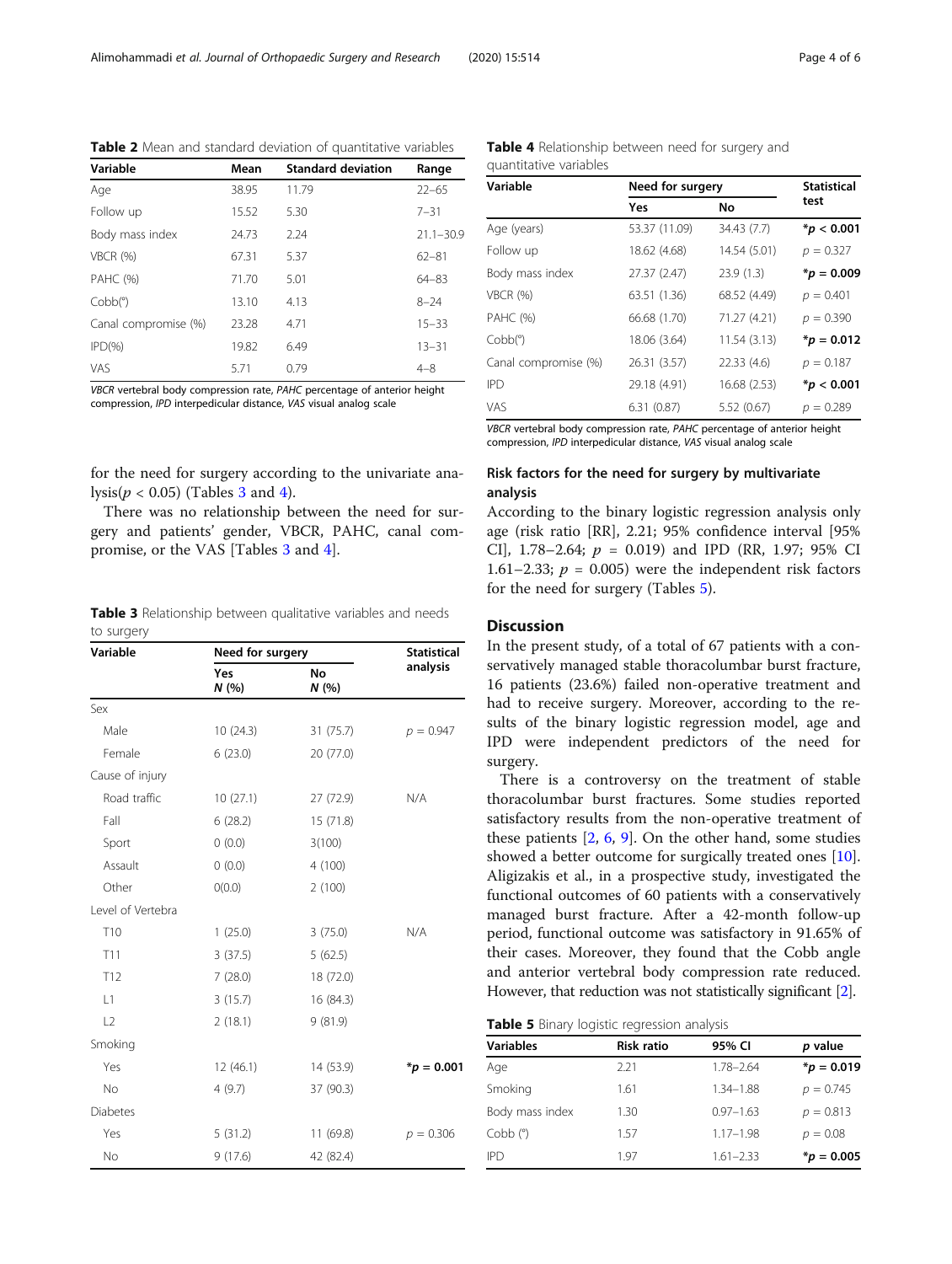In a prospective randomized study with a long-term follow-up, Wood et al. compared the long-term outcomes of surgically treated patients with thoracolumbar burst fractures with the clinical outcome of conservatively treated ones. They found that the average kyphosis was not remarkably different between the two groups. However, the non-operative group had a significantly better outcome based on VAS, (ODI), Roland and Morris disability questionnaire and the Short Form-36 (SF-36) health survey [[7\]](#page-5-0).

Butler et al. evaluated the functional outcome of 31 patients with burst L1 fracture that treated surgically or conservatively. Their findings showed that conservatively treated patients had a better functional outcome than surgically treated ones. Furthermore, there was no relationship between vertebral collapse or kyphosis and clinical outcome [\[9](#page-5-0)].

On the other hand, the results of a multicenter prospective randomized trial conducted by Siebenga et al. showed better clinical outcomes for surgically treated patients. Moreover, the percentage of patients returning to their work was significantly higher in the surgically treated ones [[10\]](#page-5-0).

Despite the success of the conservative treatment in most of the patients with stable thoracolumbar burst fractures, some patients failed the conservative treatment during the follow-up period [\[12](#page-5-0), [18](#page-5-0)]. The present study aimed to evaluate risk factors for the need for surgery during the follow-up period in these patients. Shen et al in a retrospective study evaluated 129 patients with traumatic thoracolumbar fractures. In their study, 25 cases (19.4%) failed to complete non-operative management. The results of the univariate analysis revealed a significant difference between the patients with a successful completed conservative treatment and those needed a surgical operation during the follow-up period based on age, pain intensity on admission, kyphotic angle, and interpedicular distance. However, according to regression analysis, the intensity of pain and IPD were the only predictors of the need for surgery in initially conservatively treated patients [[12](#page-5-0)]. In accordance with their findings, our results showed the IPD as an independent predictor of the need for surgery during the follow-up period. However, in contrast with their results, the intensity of pain on admission had not any relationship with the failure of conservative treatment in our study. Moreover, age was found as an independent risk factor for the need for surgery in our study, while the result of the binary logistic regression model did not show any significant relationship between age and the failure of conservative treatment in their study. The lower bone quality and weaker bone regeneration ability in older patients could be considered as an explanation for the higher risk for incomplete conservative treatment [[7](#page-5-0), [12](#page-5-0)].

The IPD was another independent risk factor for the failure of conservative treatment in our study. Some studies suggested the IPD as an important factor for evaluating the severity of thoracolumbar burst fractures [[19,](#page-5-0) [20](#page-5-0)]. It has been proposed that with the widening of interpedicular distance after trauma, the probability of retropulsion of the bone fragments into the spinal canal and as a result the chance of neurological deficit may be increased [\[20](#page-5-0)]. In a retrospective study, Caffaro et al. investigated the diagnostic significance of IPD in thoracolumbar burst fractures and its relationship with spinal canal compromise and with the presence of neurological deficits. They found a significant relationship between the IPD and severity of canal compromises as well as the presence of neurological deficits. They concluded that IPD could be used as a reliable instrument to evaluate the percentage of the spinal canal narrowing, laminar fractures, and the presence of neurological deficits [\[19\]](#page-5-0).

In our study, according to the univariate analysis the BMI, smoking, and Cobb's angle also were associated with the failure of the conservative treatment. However, the final logistic model did not show any relationship between these variables and the need for surgery during the followup period. It has been shown that smoking can cause increased vertebral and endplate porosity and decreased trabecular thickness [[21](#page-5-0), [22\]](#page-5-0). Moreover, smoking increases cortisol, can kill osteoblasts, causes estrogen imbalance, leads to impeding calcitonin, and decreases oxygen supply, and reduces calcium absorption [[21](#page-5-0)].

These changes could lead to increase bone resorption and decrease bone formation and could be a reason for the failure in the conservative treatment. Moreover, smoking could negatively affect spinal fusion healing [[21](#page-5-0)].

Although it has been demonstrated that high BMI may have some protective effect against fracture risk, the structural and biomechanical disadvantages of obesity may be a reason for the failure of the conservative treatment in obese patients [[23\]](#page-5-0).

There are some explanations that could explain the relationship between the Cobb's angle and the failure of conservative treatment. Besides being an indicator for assessing vertebral body collapse, kyphotic angle also affects sagittal alignment [\[17\]](#page-5-0). Papaioannou et al. reported that a reduction of 4 cm in vertebral body height could lead to more than 15° of kyphotic deformity [[24\]](#page-5-0). Hsu et al. demonstrated that kyphotic angle may be increased by 1° when there is a height difference of 7 mm between posterior vertebral height and anterior vertebral height [\[17\]](#page-5-0).

Moreover, some studies showed that the greater the kyphotic angle, the greater the chance of intervertebral cleft occurring at the body of the fractured vertebra [[17](#page-5-0)].

The present study has several limitations. This was a single-center retrospective study without a long term follow-up. Moreover, the sample size was limited. So, we